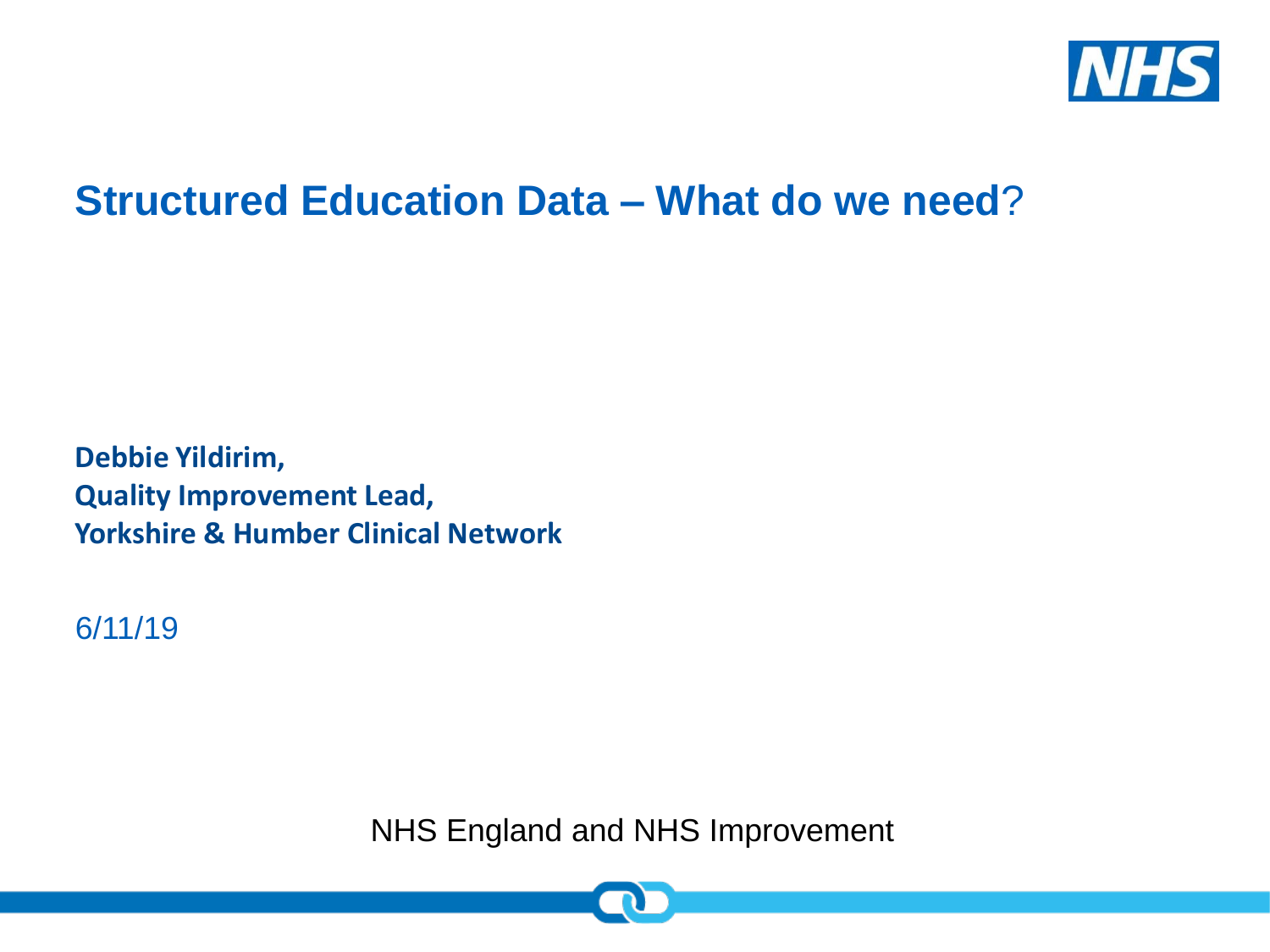

#### **Yorkshire & Humber Structured Education Survey 2016-17 and 2017-18 Key Findings**

- **Since 2014-15**, the Yorkshire and the Humber Diabetes Clinical Network has undertaken a survey of structured education providers in the region to identify why attendance at structured education, as reported in the National Diabetes Audit, was so low.
- **Attendance -** The data from the 2016 -18 survey shows that an average of 46.3% of people referred to the education providers attend a Type 2 education course (range  $20.1\%$  – 100%). For a Type 1 education course the average is 42.5% (range 14%-68.1%)
- **Data Quality -** Historically referrals to, and attendance at, structured education are reported in the National Diabetes Audit, but the data was collected from primary care clinical systems and data recording remains poor despite a national initiative to record the data
- **Evidence of improved uptake -** The provider data in Yorkshire and the Humber continues to suggest a much higher uptake of SE in Yorkshire and the Humber than the NDA. The year on year comparison between 2017-18 and 2016-17 suggests an improvement in uptake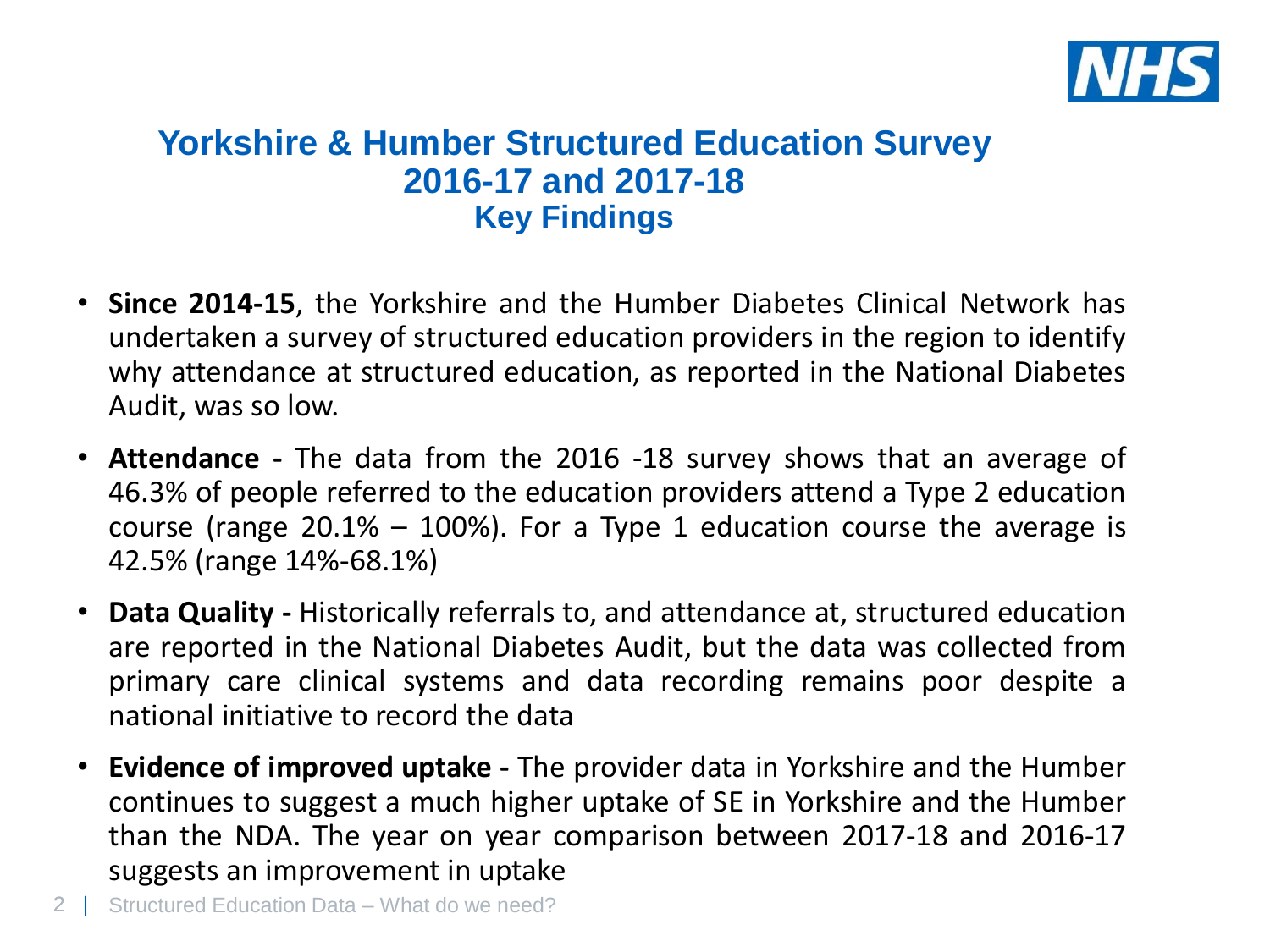

## **Diabetes Structured Education - Data Recording and Clinical Systems used**

- During August and September 2019 we collected information from providers on the data they recorded and the systems they used
- We also asked questions around NDA submissions by providers as this year is the first time this has been included in the NDA
- We received 12 responses in total from a range of providers
- By comparison in the SYH structured education survey 18 Providers returned data for Type 1 services and 19 Providers returned data for Type 2 services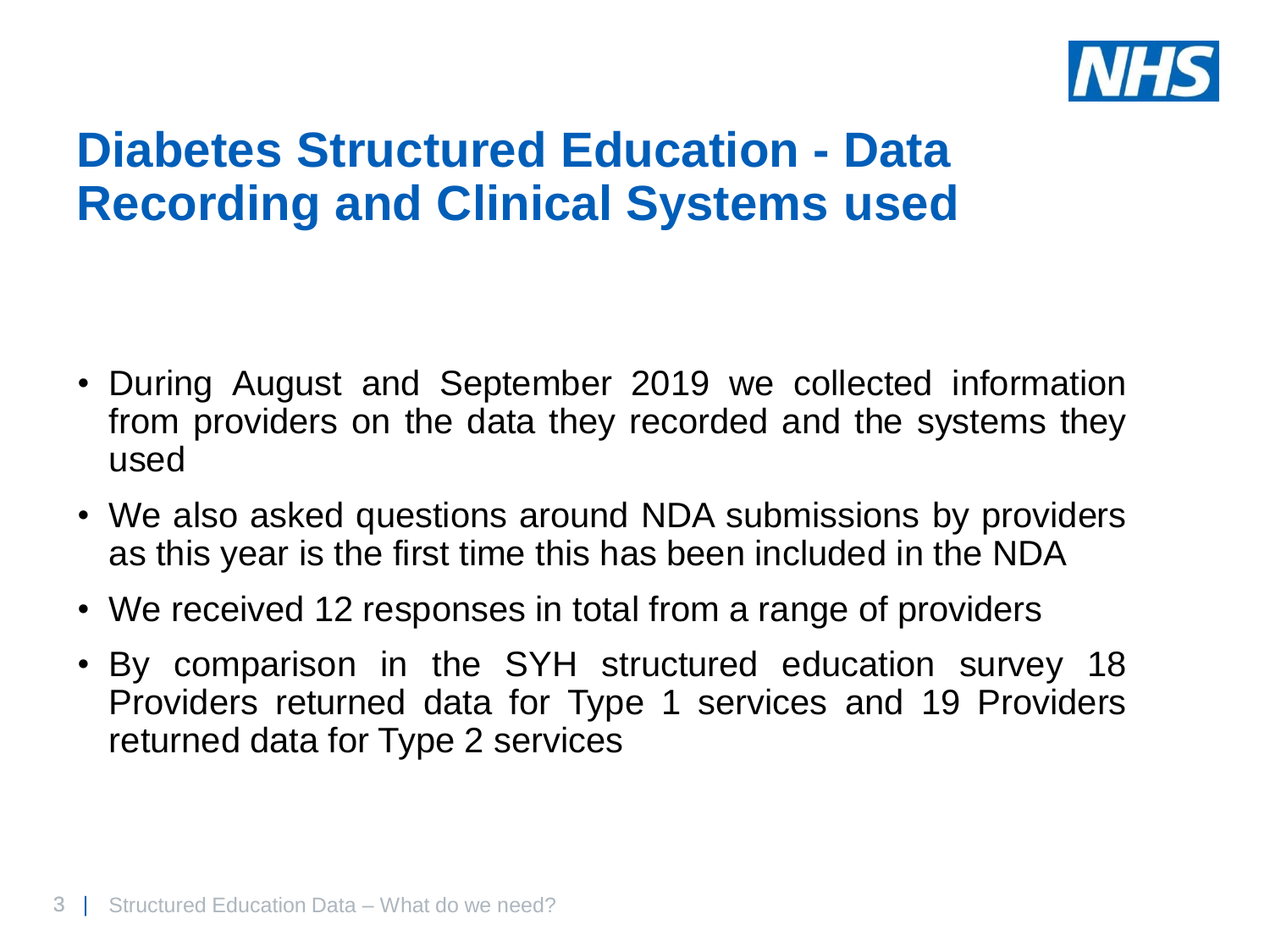

## Respondents by location

- Leeds Community Health Care
- Bradford Teaching Hospitals x 3
- Hull University Teaching Hospitals
- York Teaching Hospital x 2
- Airedale NHS Foundation Trust
- Barnsley
- Doncaster Royal Infirmary
- Mid Yorkshire Hospitals NHS Trust
- RDASH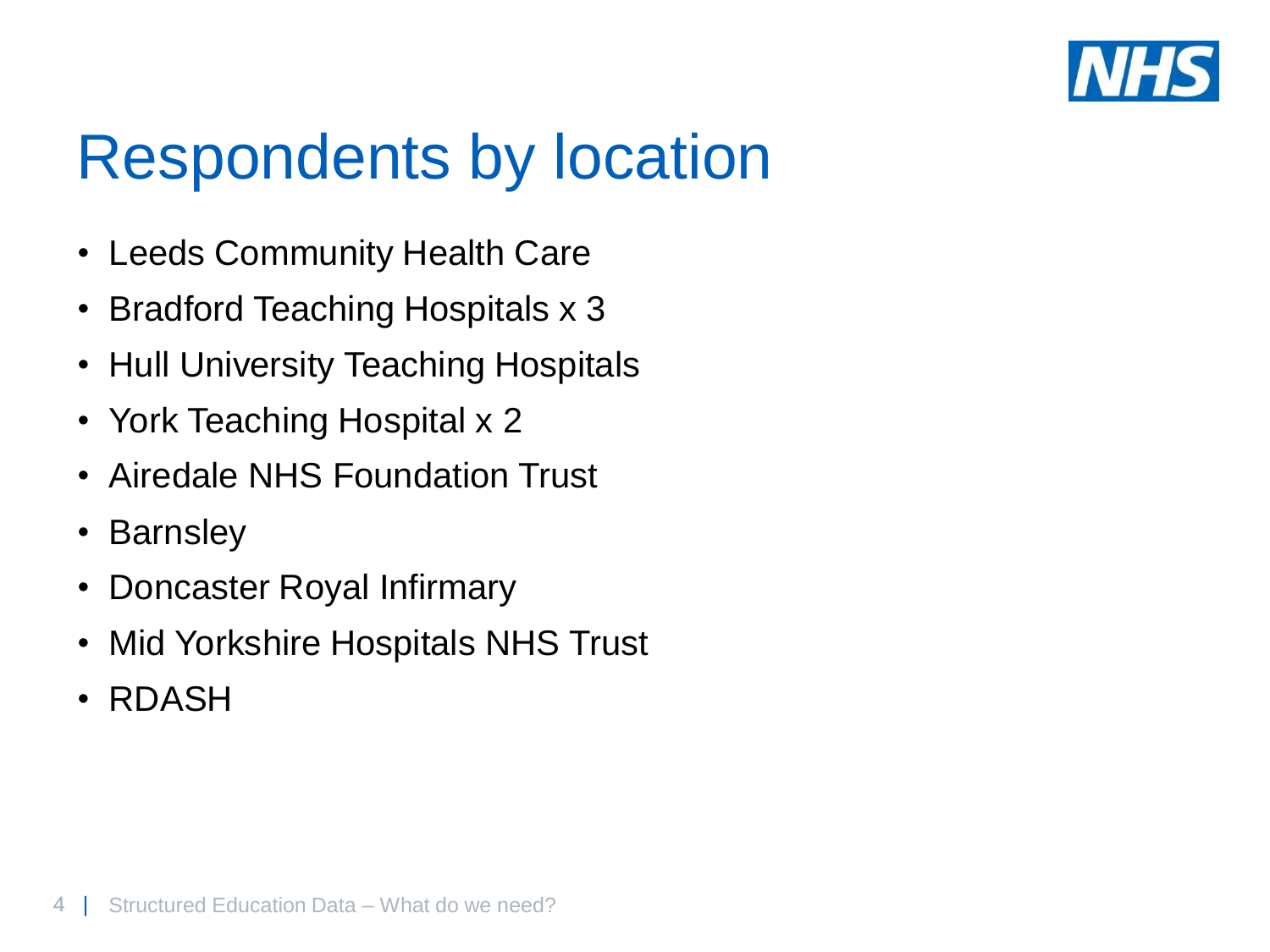

# Respondents by role

- Clinical Lead Dietitian
- Diabetes Specialist Dietitian
- Principal Dietitian
- Specialist Diabetes Dietitian
- Diabetes Dietitian
- Diabetes Specialist Nurse Lead
- Diabetes Specialist Nurse
- Lead Clinical Nurse Specialist
- Lead Nurse Diabetes & Endocrinology
- Diabetes Nurse

 $5<sub>5</sub>$ 

- Transformation Team Leader for Diabetes Structured Education
- Diabetes Admin Team Leader/Community Diabetes Coordinator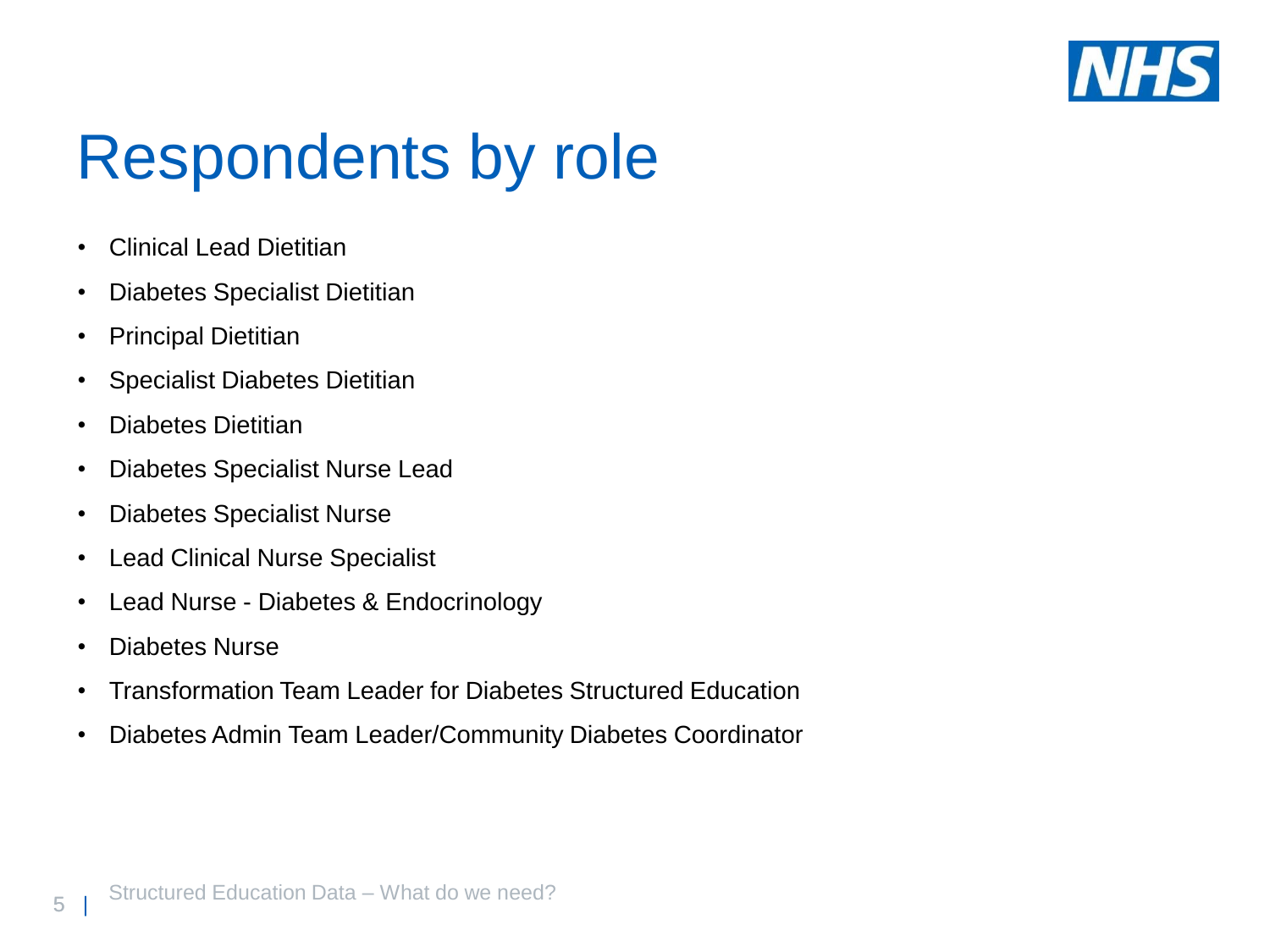

## Systems used

- SystmOne x 10
- A local reporting system for dietetics only
- CPD hospital appointment system x 2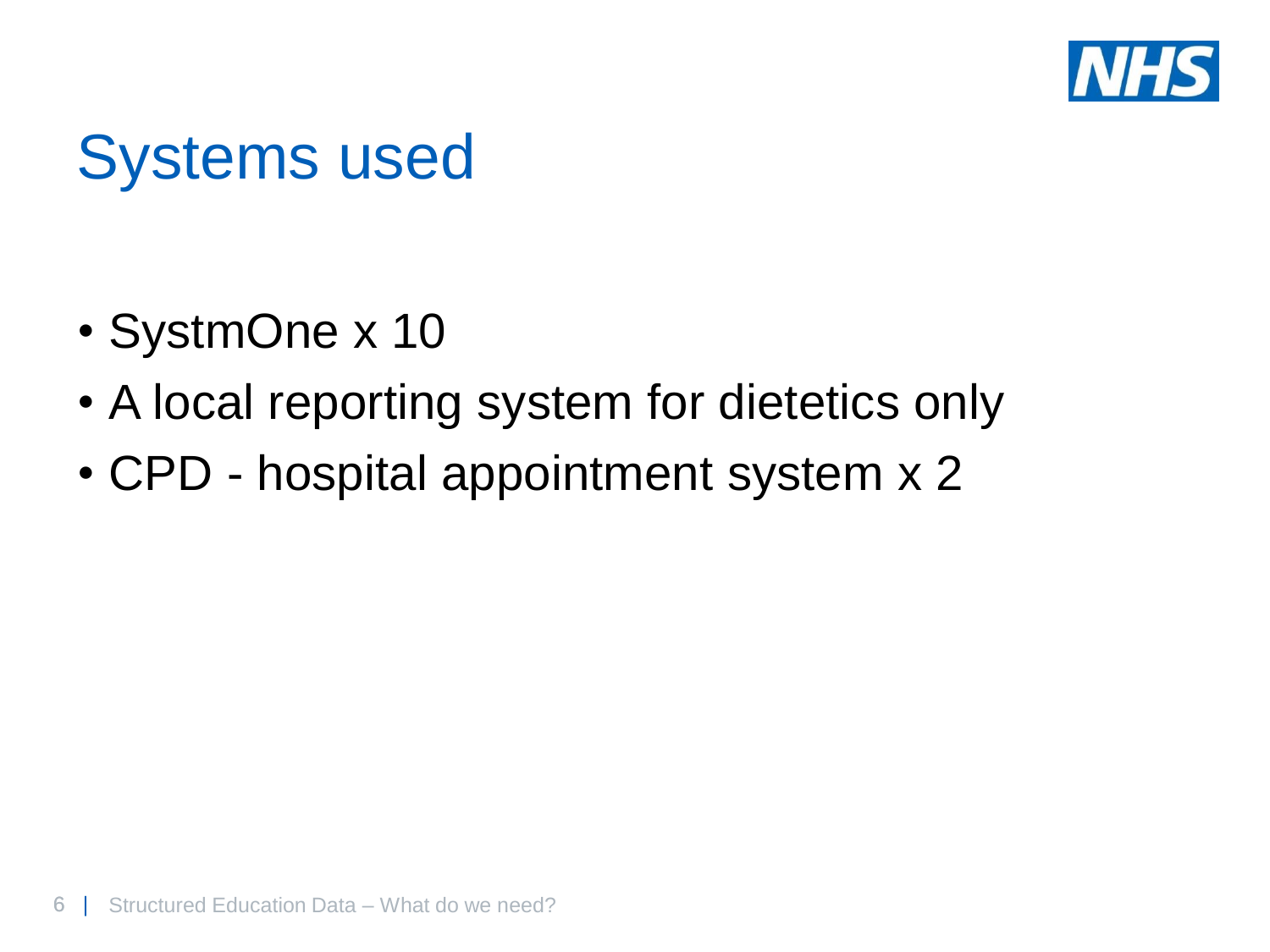

#### **Is the same system used in Diabetes Clinics?**



 $\overline{7}$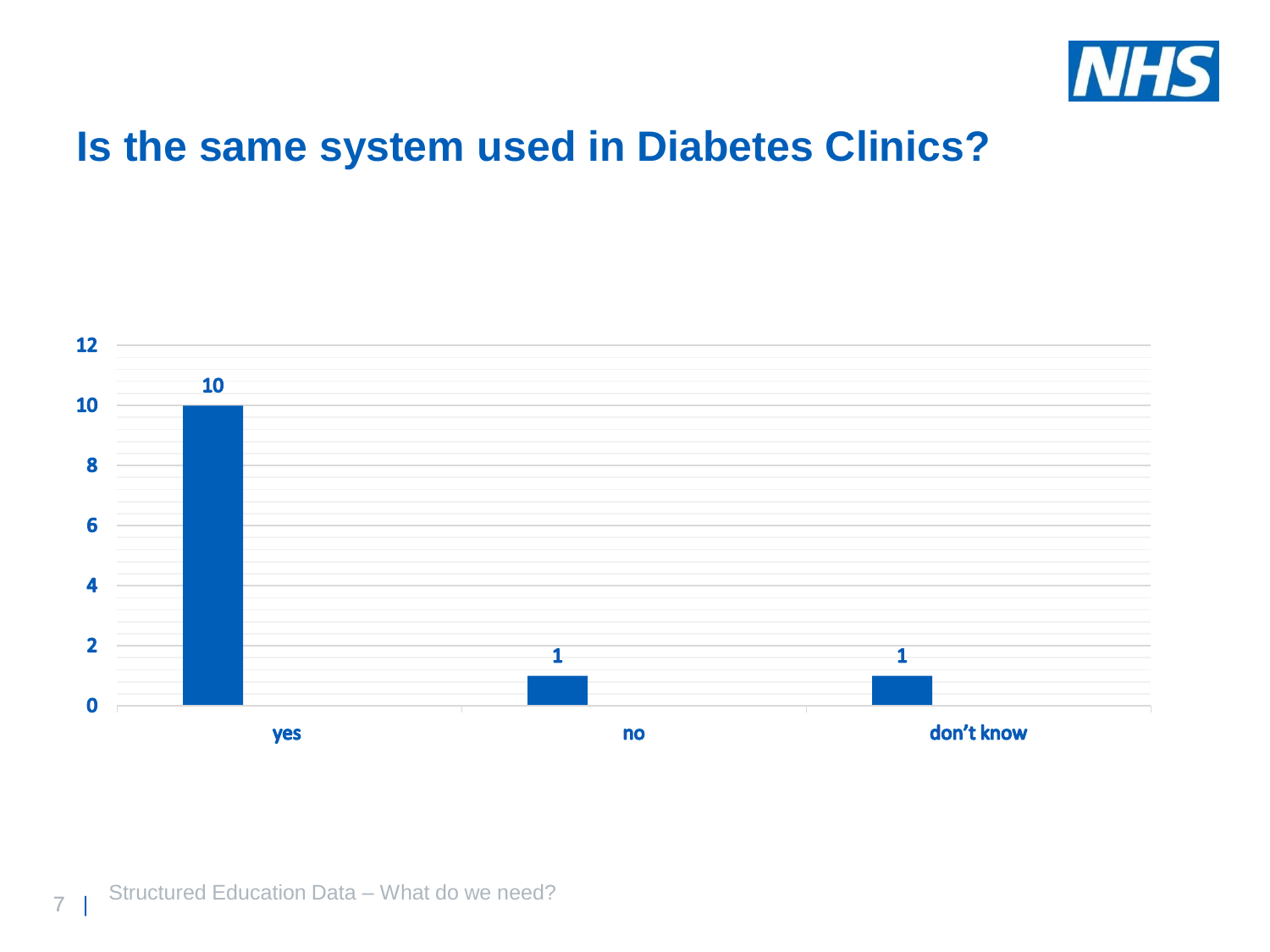

#### **Do you have a minimum data set for recording SE?**



|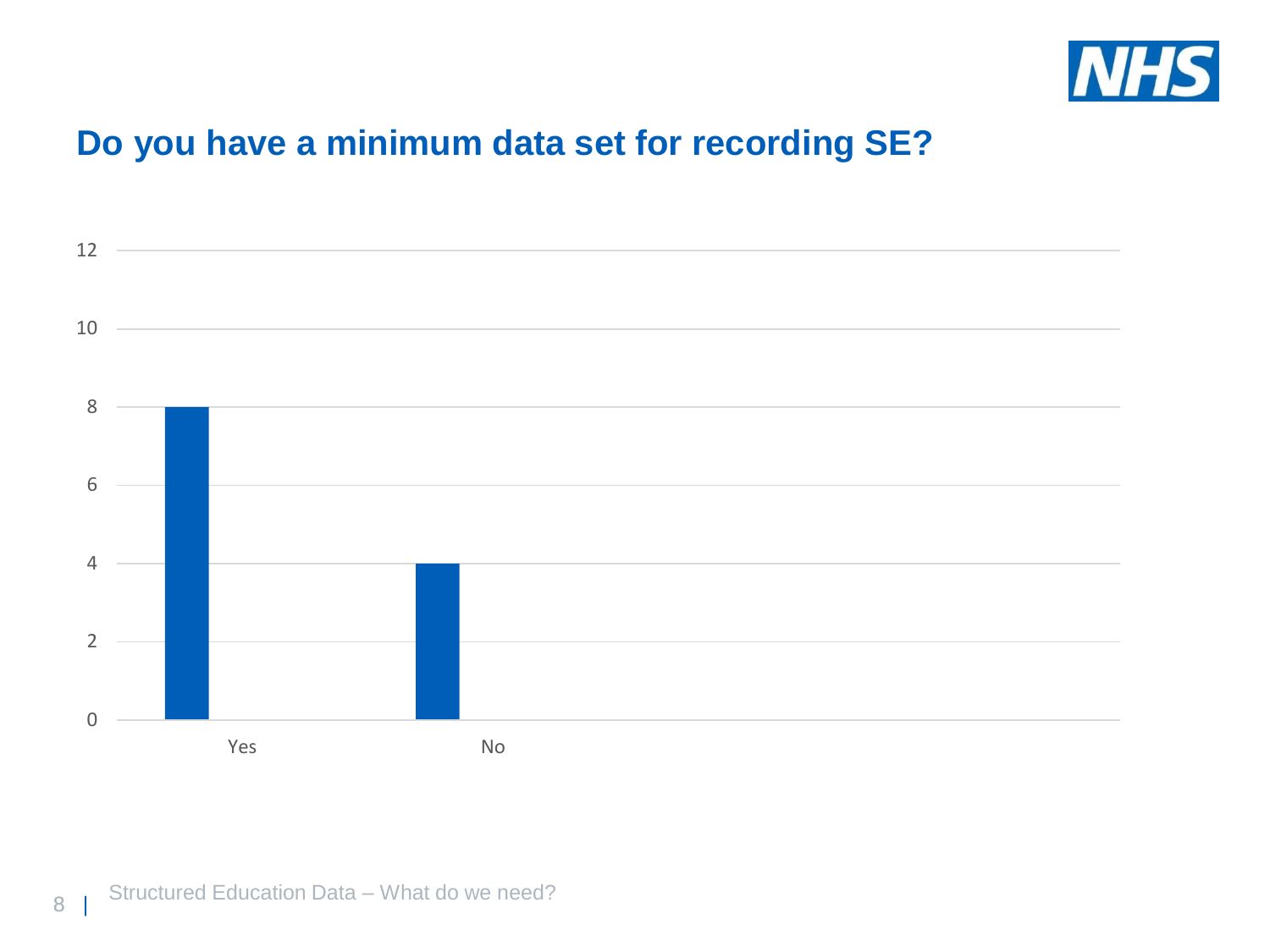

## **Details of your minimum data set**

- Attendance; confidence rating; key learning
- Outcome of referral to diabetes structured education Vision/EMIS/ other systems System One
	- o Diabetes structured education declined 9OLM XaNTH
	- o Did not attend diabetes structured education 9NiA XaNTa
	- o Attended\* diabetes structured education 9OLB XaKHØ
	- o Diabetes structured education completed 9OLF XaX5D
	- o Referred to SE is also used by GP practices
- If they attended education or not
- Specific "read codes" for documenting on SystmOne about education offers; referrals; attendance; completion; etc. As recommended by Diabetes UK.
- As per DAFNE or XPERT data collection directions
- Template to follow
- Date of referral; Date of attendance; GP practice code; HbA1c Cholesterol at time of appointment; and 6 months post education
- No
- Using Excel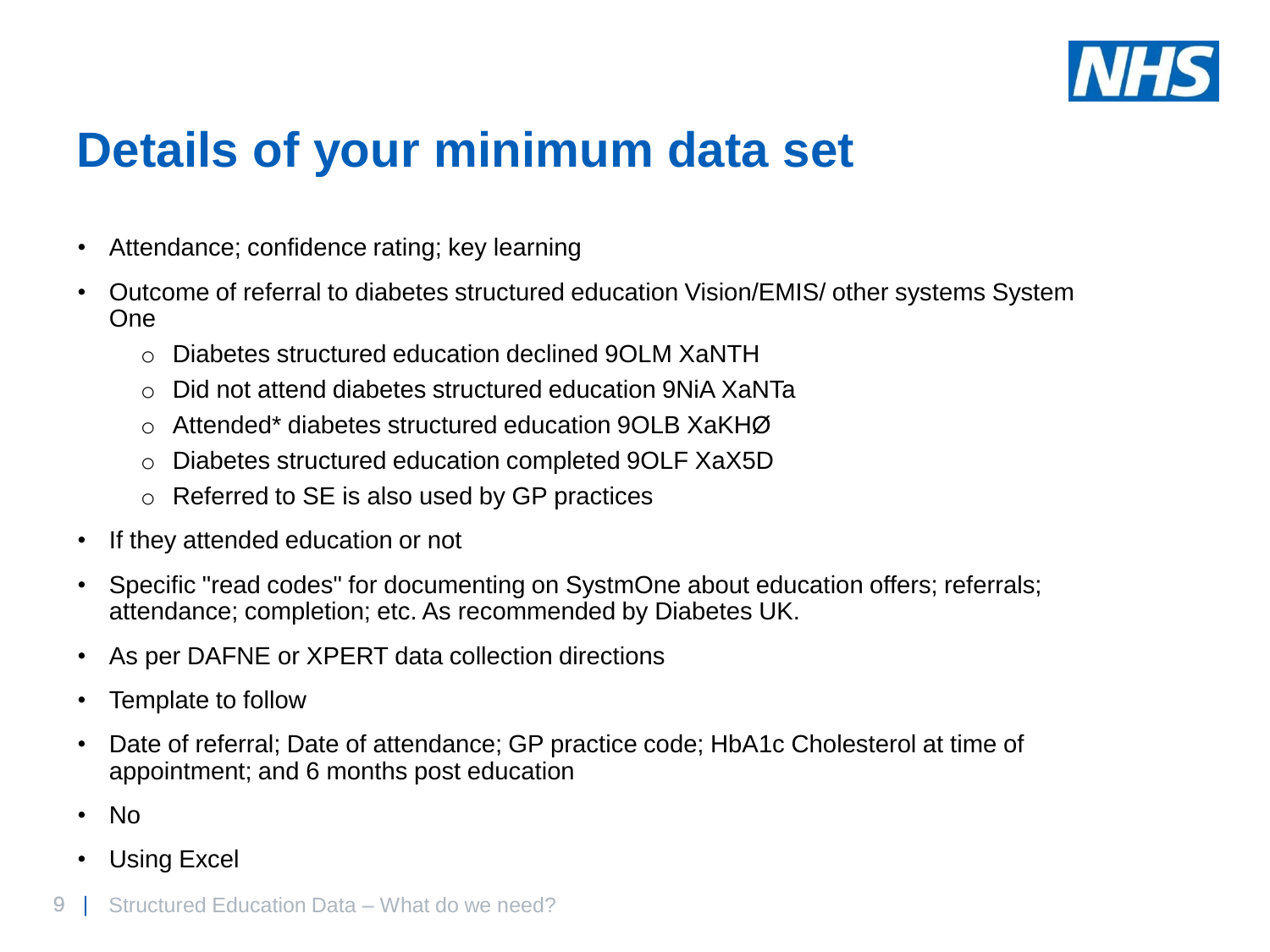

#### **Did you submit SE data to the National Diabetes Audit via the Clinical Audit Platform?**

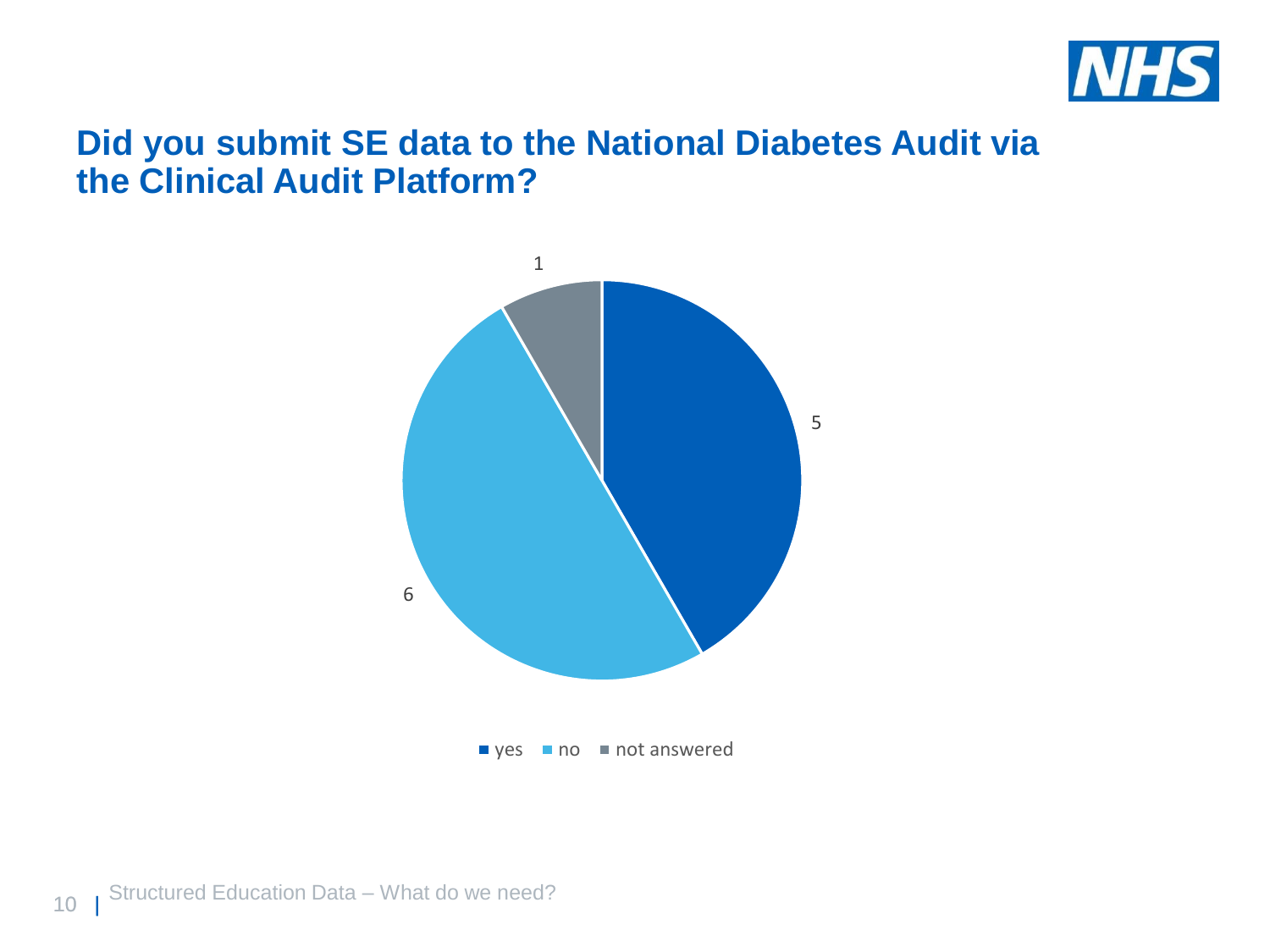

#### **Give a brief explanation of the reason for not submitting data**

- We use SystmOne and were under the impression that the data would be automatically uploaded
- Its not my role. It is however submitted though I am not sure if they use the clinical audit platform
- I did some project work with primary care data leads to test the inputting of SE coding - awaiting the outcomes of this. Using the CAP would have doubled the work and caused a duplication however if the SystmOne entries from us cannot be pulled for the NDA, the fall back is to add everything to the CAP. Awaiting answers from NHSE and CCGs
- Was not up and running then
- Awaiting authorisation from Governance lead
- We were unable to obtain relevant ODS codes for the CAP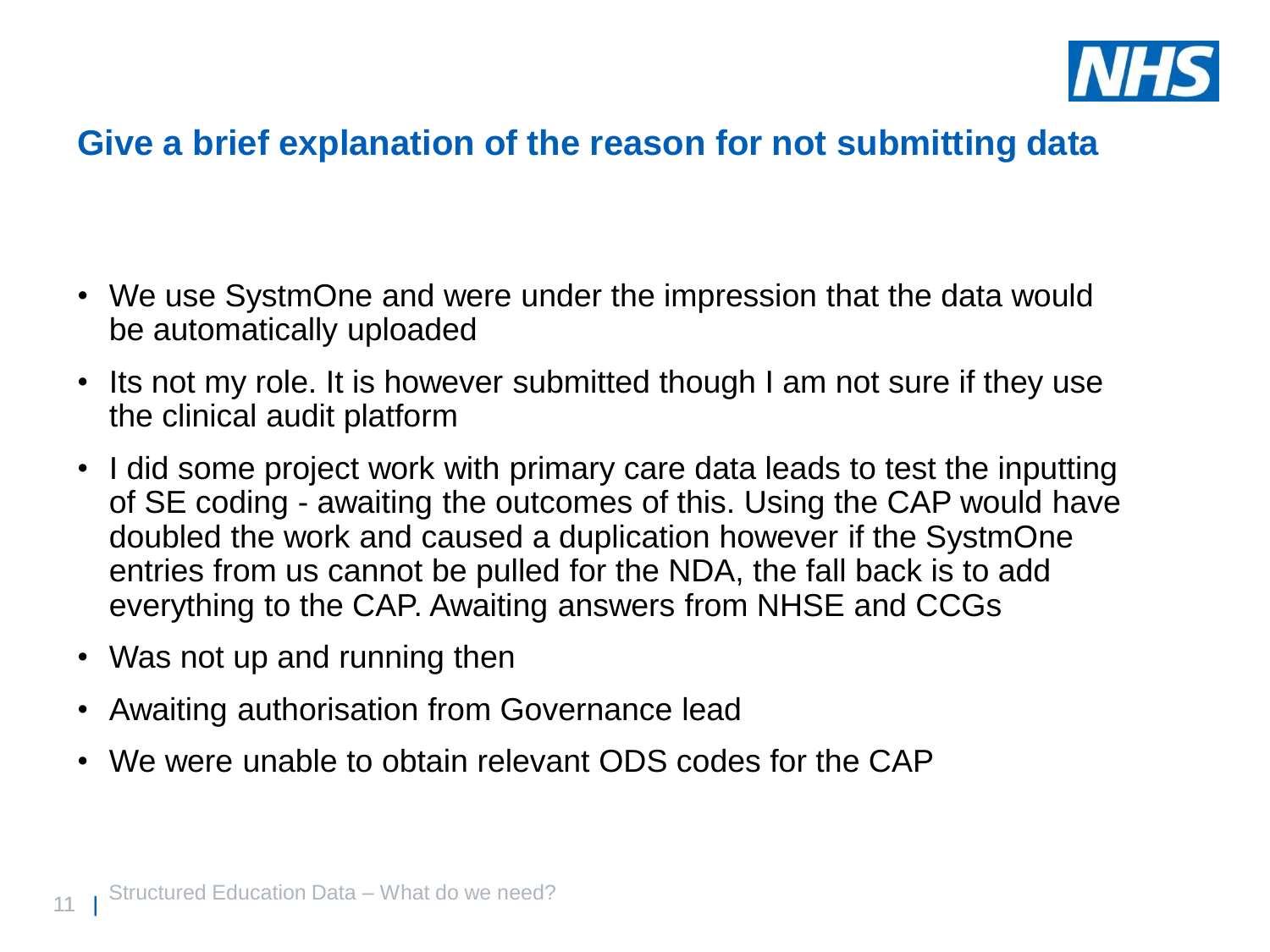

#### **Which SE course do you deliver? (If more than one please list all)**

- DAFNE
- DESMOND x 2
- X-PERT x 2
- Type 1 carb counting like DAFNE
- BITES (Type 1 programme)
- Living with Diabetes Type 2 Diabetes Management Programme
- Good2Go (Type 2)
- DOTTIE (Doncaster Type Two Informative Education)
- The LEEDS programme
- DiCE 6 week course x 2
- 1 session / SE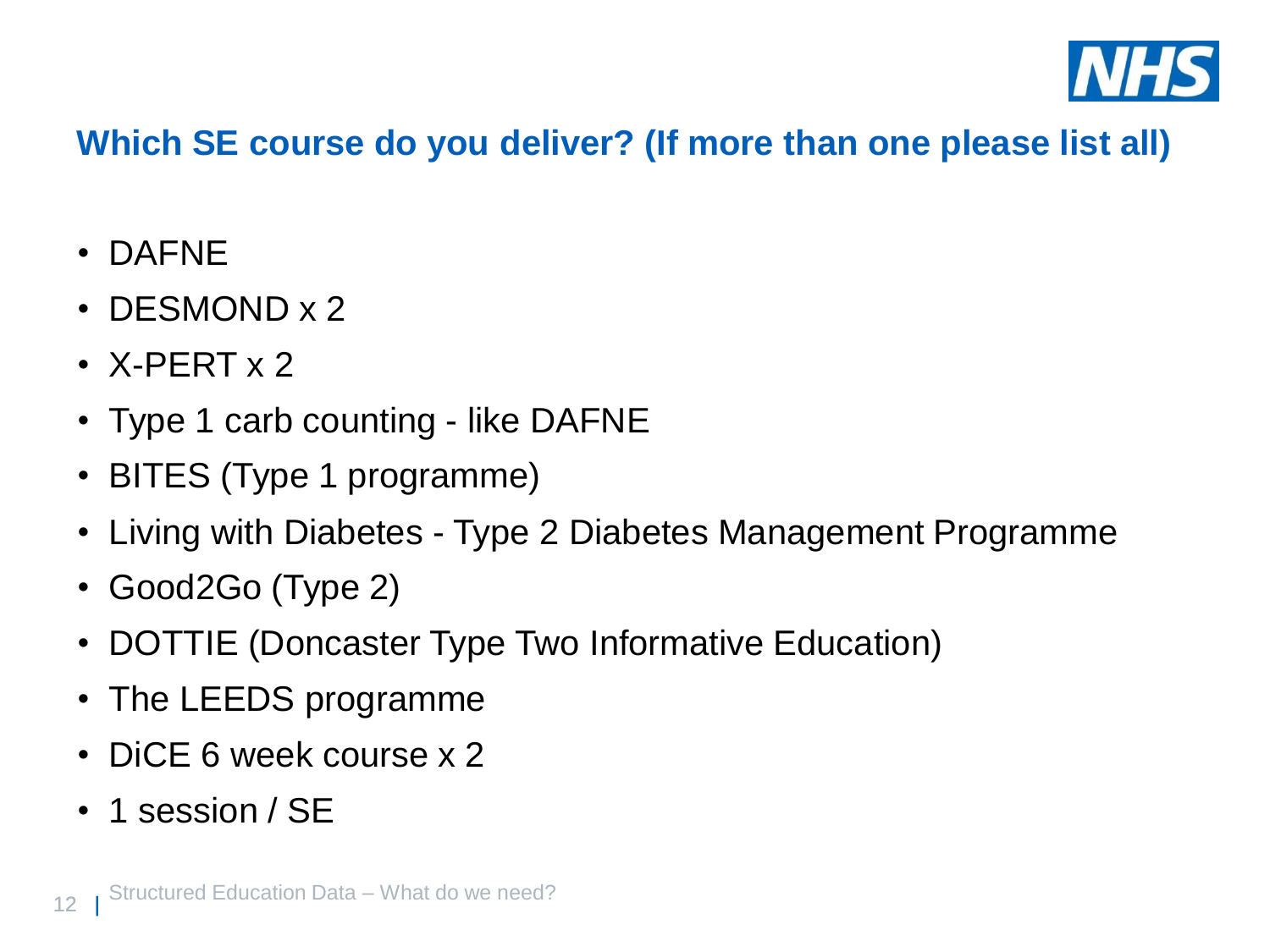

### **Are the courses you deliver accredited?**

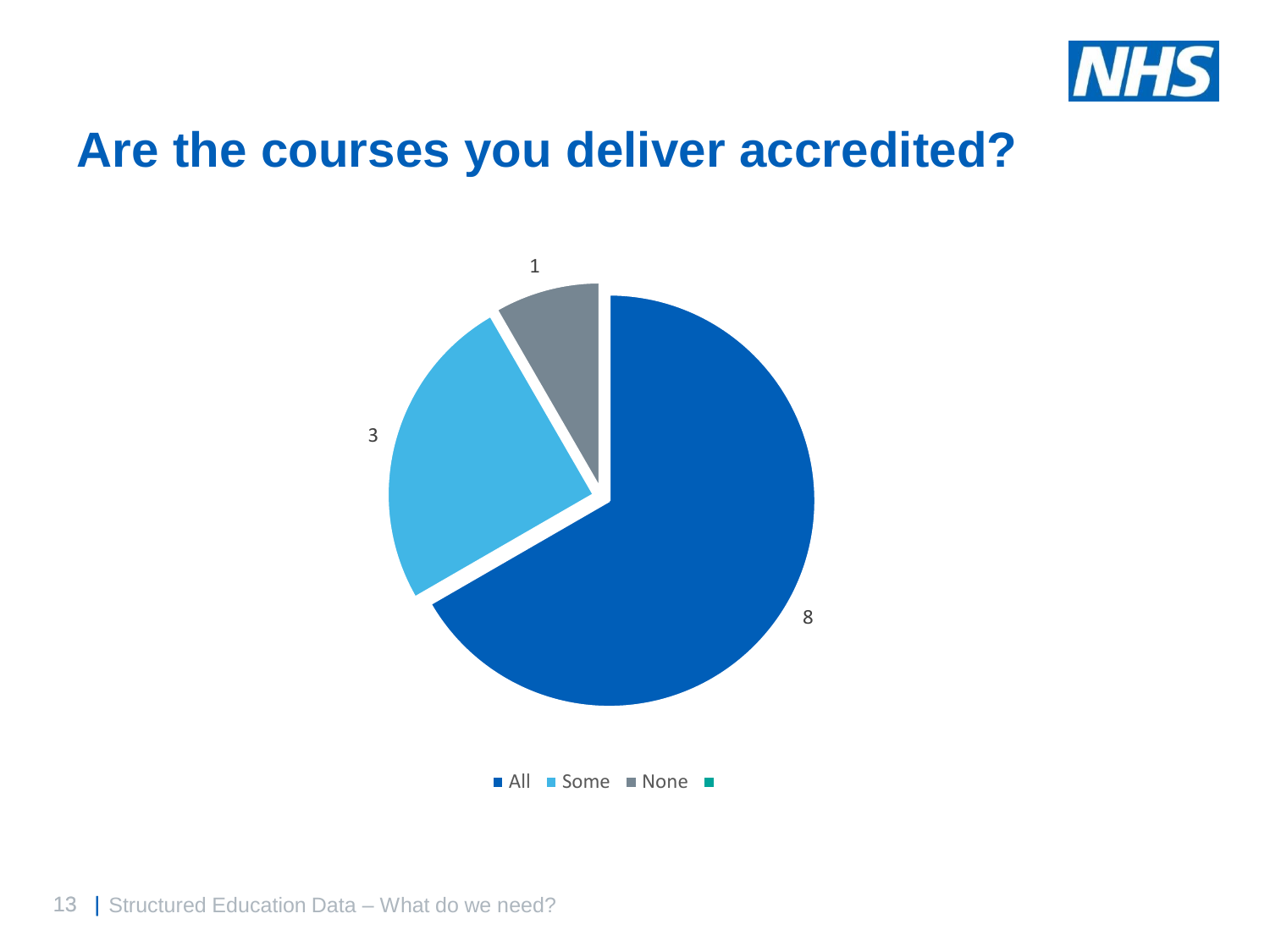

#### **Indicate which courses are NOT accredited.**

- T1 short course not yet been through accreditation
- D.I.C.E reviewing need for accreditation
- Insulin pump course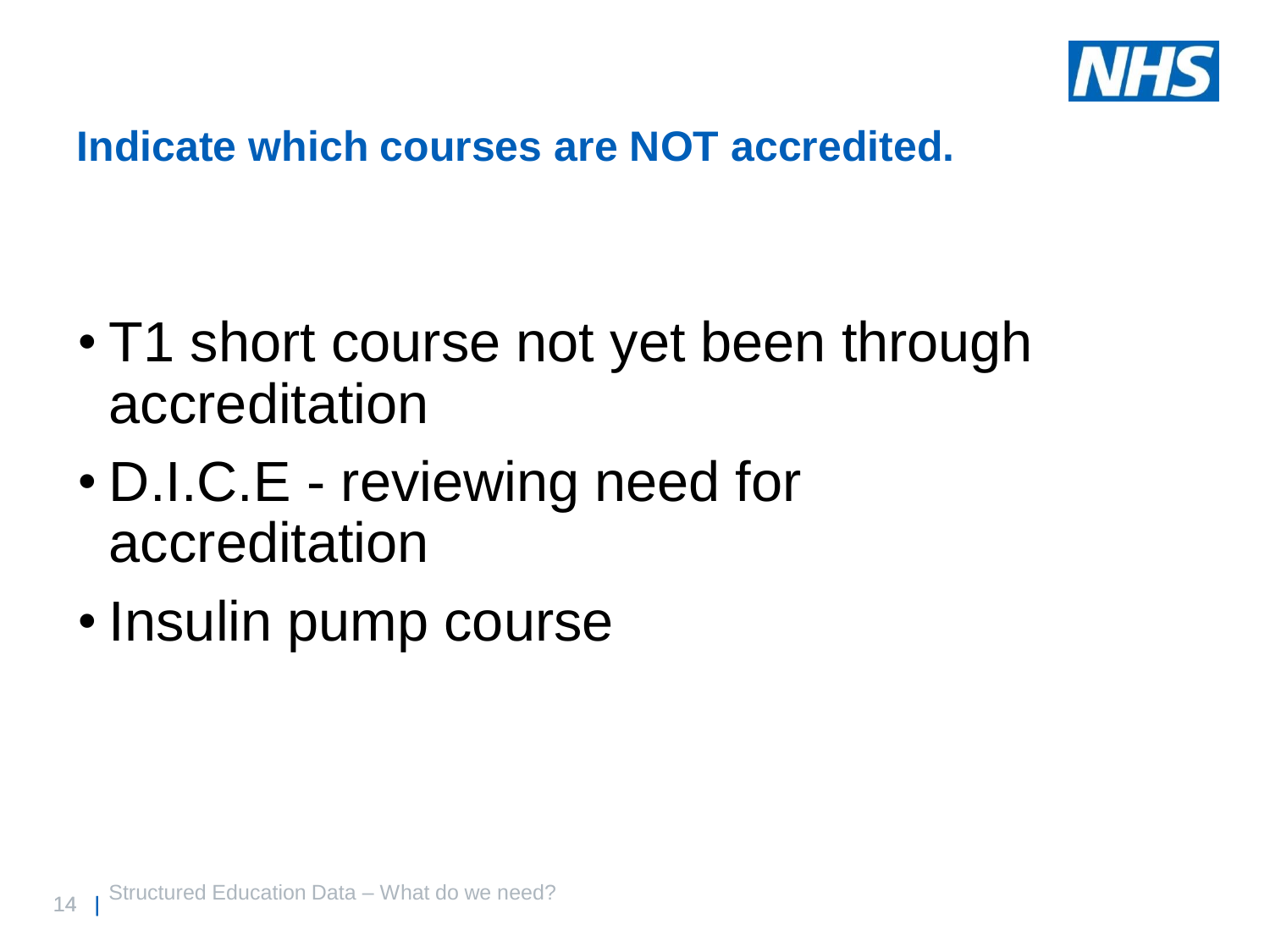

# **Summary**

- The majority of courses are delivered by hospital trusts
- The majority of courses both type 1 & 2 are delivered by Dietitians or Diabetes Nurses
- 10 sites are using SystmOne
- 4 sites do not have a minimum data set
- Those that do record varying levels of data
- Just over half experienced issues submitting data to CAP
- Not all courses currently being delivered are accredited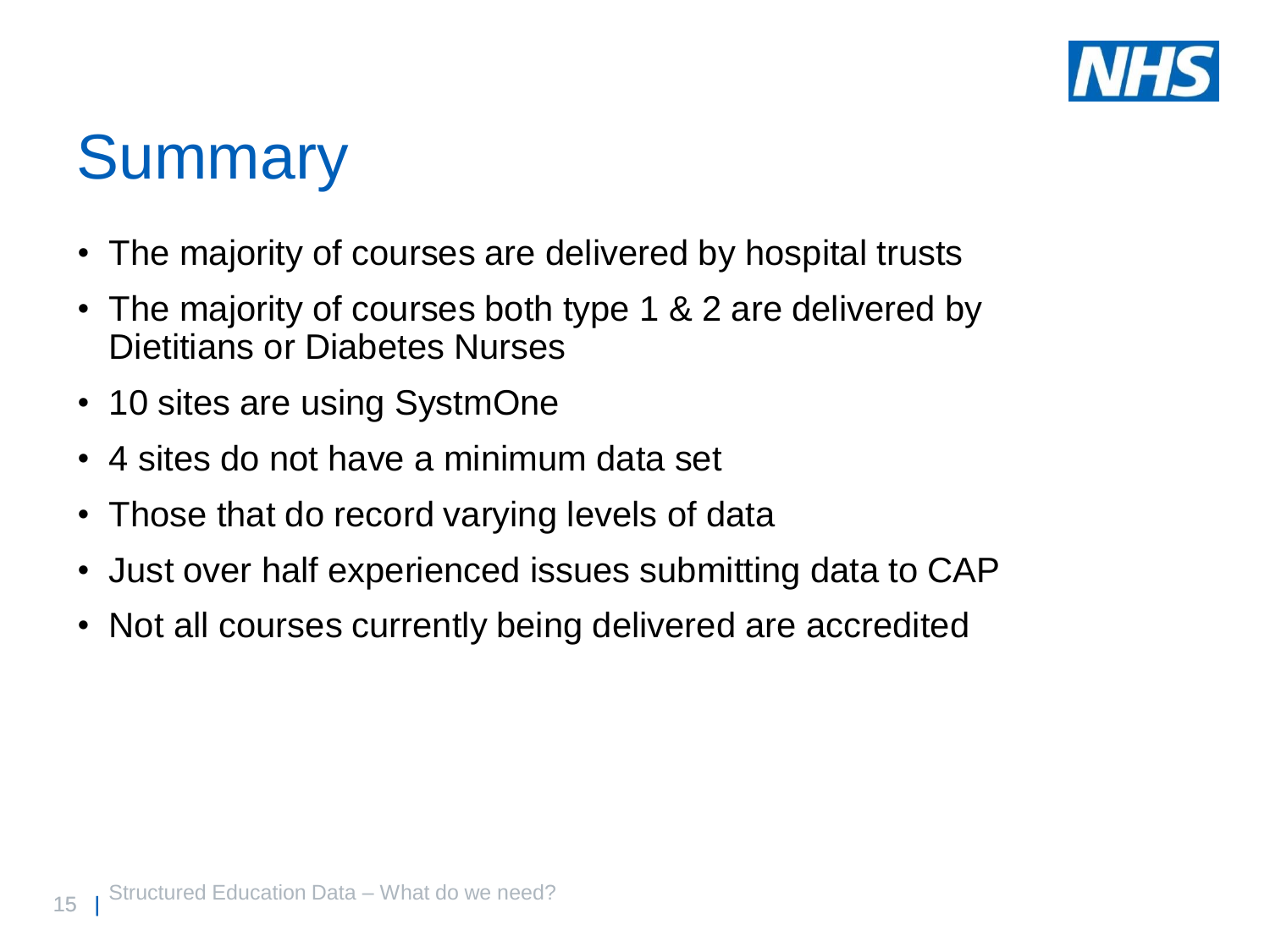

# Next Steps

- Agree a minimum data set across Y&H
- We already have ten sites using SystmOne Is this an opportunity to look at developing a template which can be shared with all SystmOne sites?
- Address issues that have prevented some sites from uploading SE data to NDA via CAP